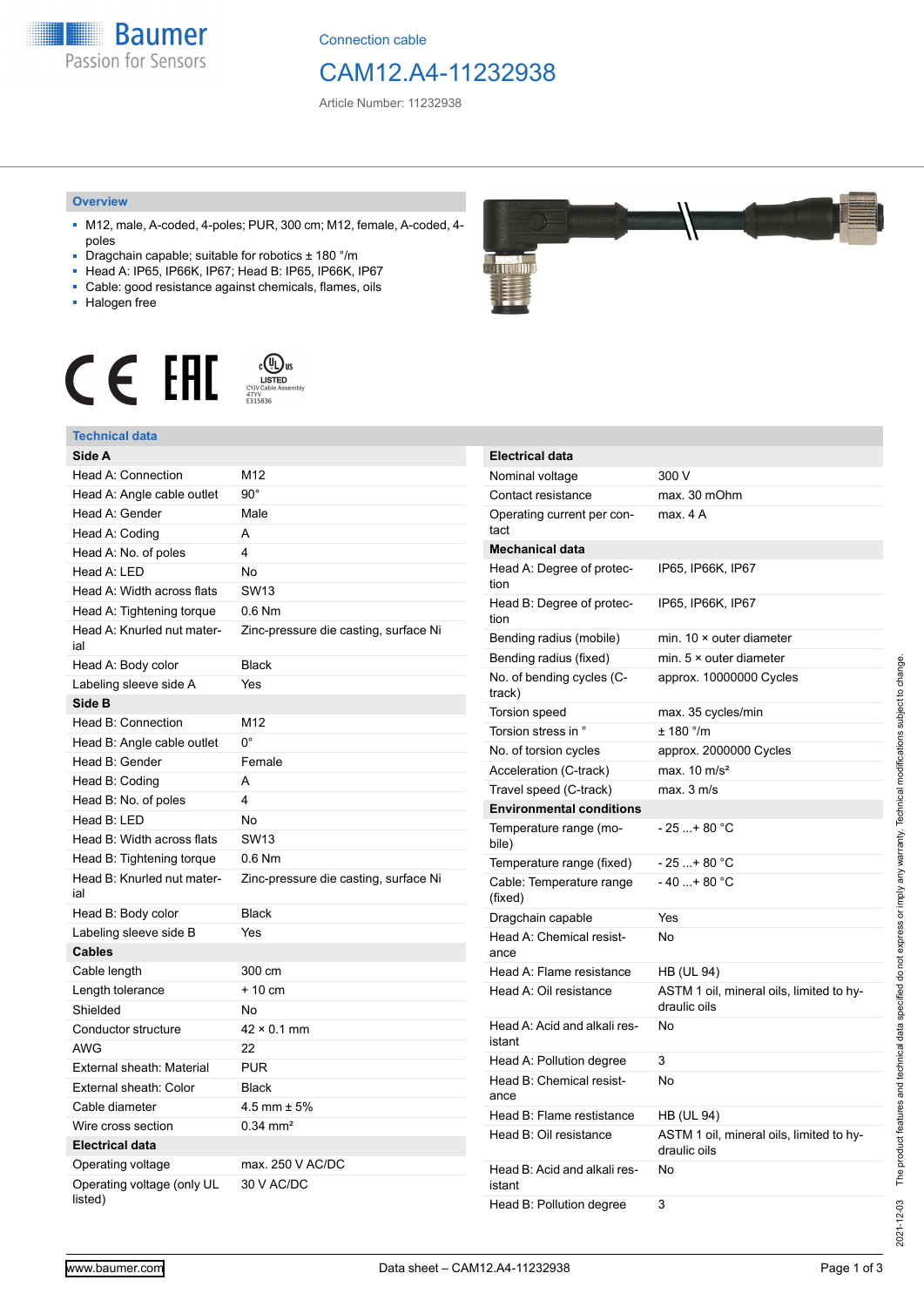

Connection cable

## CAM12.A4-11232938

Article Number: 11232938

#### **Technical data**

**Technical drawing**

**Side A**

#### **Environmental conditions**

Cable: Chemical resistance Good (DIN EN 60811-404)

Cable: Flame resistance Conform UL 1581 §1090 (H); CSA FT2; IEC 60332-2-2

#### **Environmental conditions**

Cable: Silicone-free Yes

Cable: Oil resistance Good (DIN EN 60811-404)

#### **Side B**

**Coding**

#### **Technical drawing**

# $32$  $M12x1$  $\emptyset$  15 39  $\sqrt[3]{13}$



#### **Coding**